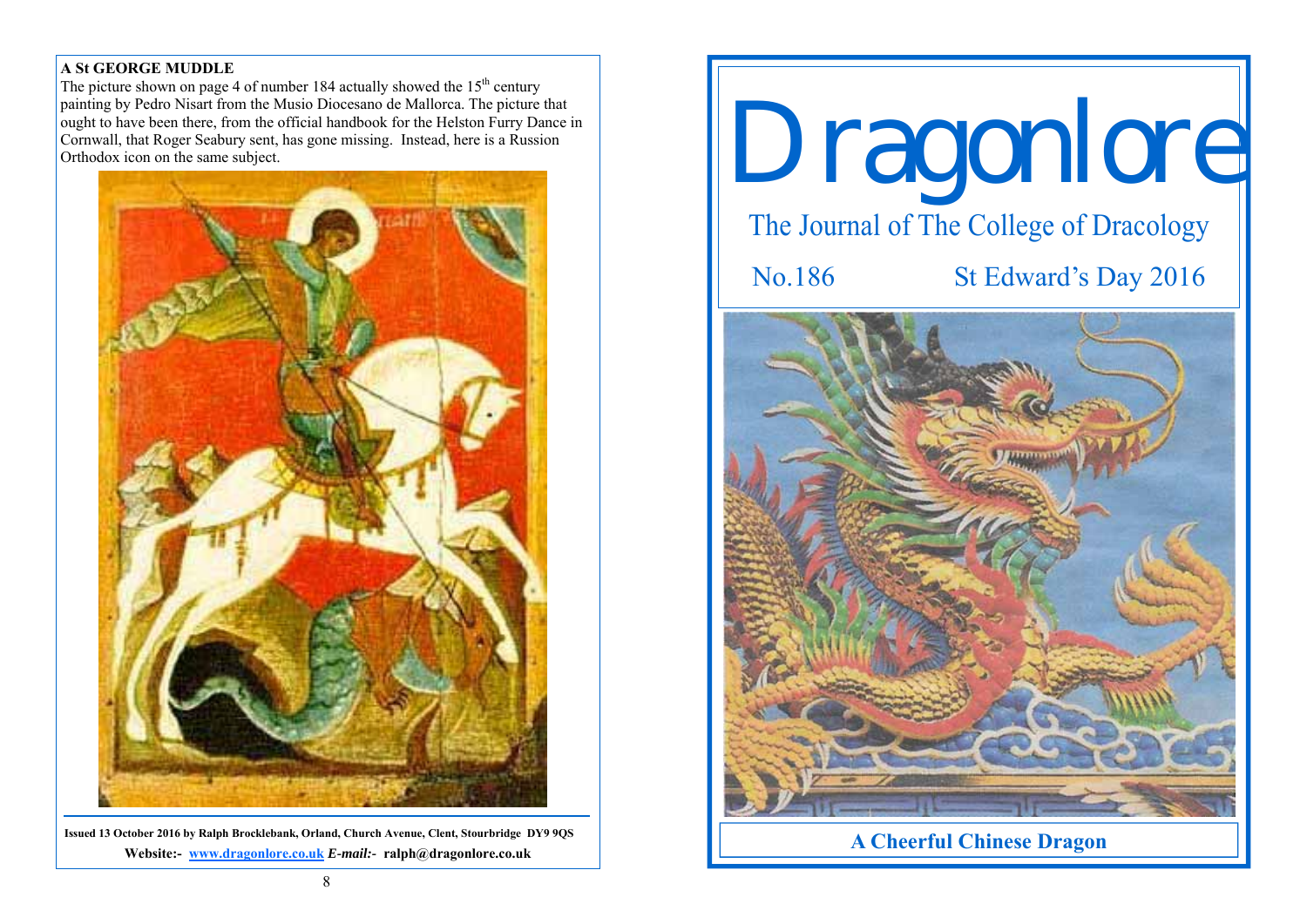

 **The College of Dracology for the Study of Fabulous Beasts** 



Saint Edward the Confessor was King of England in the eleventh century and when he died was succeeded by Earl Harold of Wessex, though Duke William of Normandy believed he had been promised the throne with consequences that have etched the date 1066 into our national consciousness. Edward had been such an exemplary monarch that he was raised to the Sainthood and remained England's Patron Saint, replacing Saint Alban, until supplanted in turn by Saint George in the fourteenth century. His feast day falls on  $13<sup>th</sup>$  October and what little we know about him was related in No 23 in 2001, our first issue to use colour.

The picture on the cover is one of the best of the many that are sent in. Please continue to send in pictures and articles so that there are plenty to choose from. I cannot promise that everything sent in will reach our pages, but all will be considered and appreciated.

It is hardly surprising how much Chinese Dragons have proliferated in the press in recent times, since China has become more involved in global affairs, and its Dragon is a useful visual shorthand to represent the country. There was a time when this sort of thing was much more common than it is now, and political cartoons in old copies of *Punch* would be full of Russian Bears, German and Austrian Eagles (with one and two heads respectively), Lions for England (or should we say Britain, though we hardly ever did in those days), Bald Eagles (actually a kind of Vulture) for the United States, Canada's Beaver, Cockerels for France and, of course, Turkeys, complete with fez. Apart from China, fabulous beasts seldom appeared, though for military purposes a Sphinx represented service in Egypt and a Lamassu service in Mesopotamia, while service in India was represented by a Bengal Tiger, and that in China by an appropriate Dragon, these last appearing on regimental cap badges, a couple of which were shown on our No 2.

# JOURNAL SCAN

The Heraldry Gazette No 141 September 2016 (arrived 30<sup>th</sup> Sept) has little for us except a repeat picture of the Buogriff, as identified in our No 183.

**The New Zealand ARMORIST No. 140 Spring 2016** (came in October) has a drawing by Roger Barnes with a sejant lion and a taniwha (a Maori water monster that we have seen before in various guises) on a farewell card for the departing Governor-General (*below*).



Also in colour are some Bath Stall Plates with Griffin supporters for the 2nd Earl of Liverpool and a blue Sea-Lion for one of his crests, a pair of winged Sea Griffins supporting the arms of Earl Jellicoe and the arms of Baron Newall with a Pegasus on either side (all three former Governors-General), a vigorous carved Unicorn with the Royal Arms over a doorway in Christchurch and finally a pair of winged horses on a birthday card also by Roger.

Roger Barnes is well-known to us as a leading dracologist as well as being a brilliant artist and scholar. We really look forward to his contributions and are grateful to the Editor of New Zealand Armorist for letting us reproduce his drawings.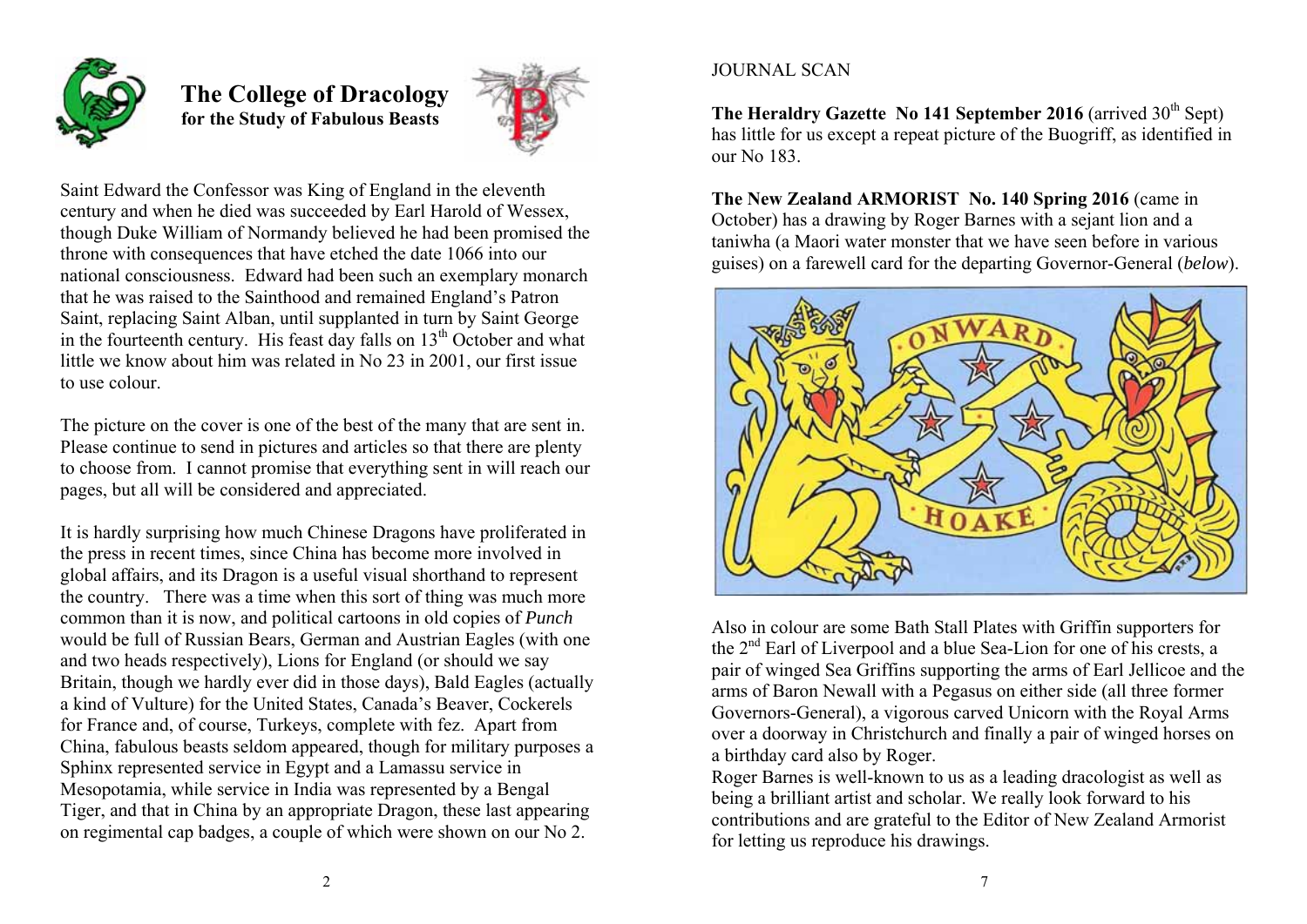Later Roger was travelling nearer home and found this Dragon in a spandrel as part of the chancel screen in the ruined Croyland Abbey in Lincolnshire (*below*).



BOOK REVIEW

**A Monstrous Commotion – The Mysteries of Loch Ness** by Gareth Williams (London, 2016) tells you all you could possibly want to know about this fabulous creature, from the early tentative sightings through to the supposedly scientific searches with sonar, underwater cameras and other paraphernalia. Among those who have been fascinated by the monster are some famous names, including Aleister Crowley, Sir Peter Scott and Nicholas Witchell. We have dealt with various theories from time to time as they have arisen, and welcome this witty and thorough addition to the literature on the topic. As Professor Williams says at the end of the book, 'almost all of us want the monster to exist, whether or not we believe in it.'

## **WILD WOODBURNERS**

**Mark Brocklebank-Smith** came

across these fiery Dragons (*right and below*) and thought we should see them while they were still burning. Made of iron, they should certainly serve well for quite some time, not a thing many Dragons succeed in doing.